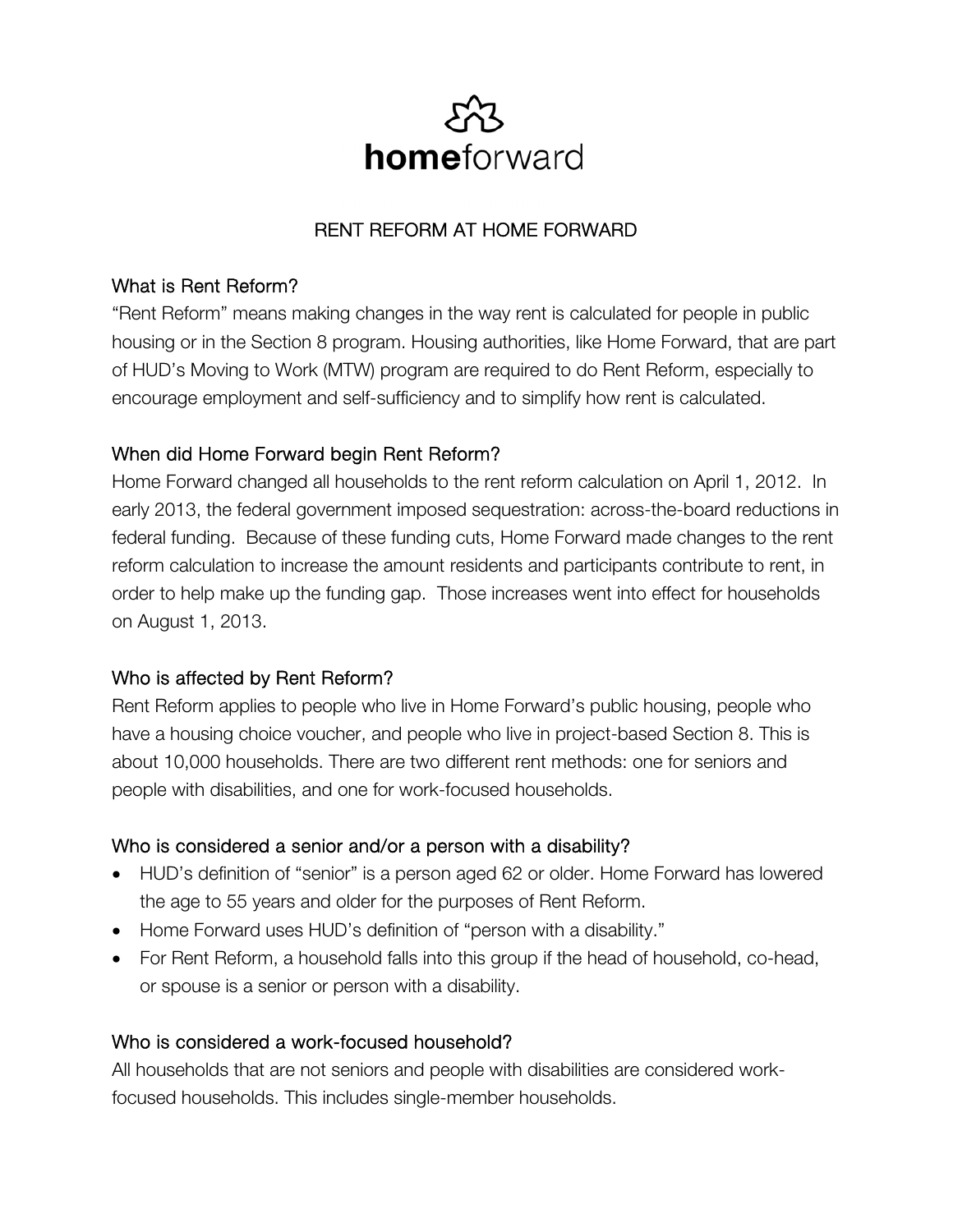# SENIORS AND PERSONS WITH DISABILITIES

#### What is the new rent method for this group?

The rent calculation is based on 28.5% of the household's income, with no deductions. A utility allowance is part of the assistance, except in Home Forward's buildings where the utilities are already paid.

Seniors and people with disabilities will have income reviews every three years. If a household has a major loss of income, it may request a review to reduce its rent.

# WORK-FOCUSED HOUSEHOLDS

## What is the new rent method for this group?

The rent calculation for this group looks different over time.

- New households coming into the public housing or Section 8 program start with rent based on 29.5% of the household's income, with no deductions. A utility allowance is part of the assistance, except in Home Forward's building's where the utilities are already paid.
- Starting in year three of their participation in Rent Reform, work-focused households may see an increase their contribution to their housing costs. Their rent will be based on 29.5% of income or a \$100 minimum rent, whichever is greater. Families paying no rent and receiving a utility reimbursement will no longer receive the reimbursement and will be required to pay the minimum rent. There will be a hardship policy to help people who are struggling to find employment or who have lost a job.
- Starting in year five of participation, the contribution to housing costs will increase again. The rent will be based on 31% of income or a \$200 minimum rent, whichever is greater.
- Work-focused households will have income reviews every two years after year five.